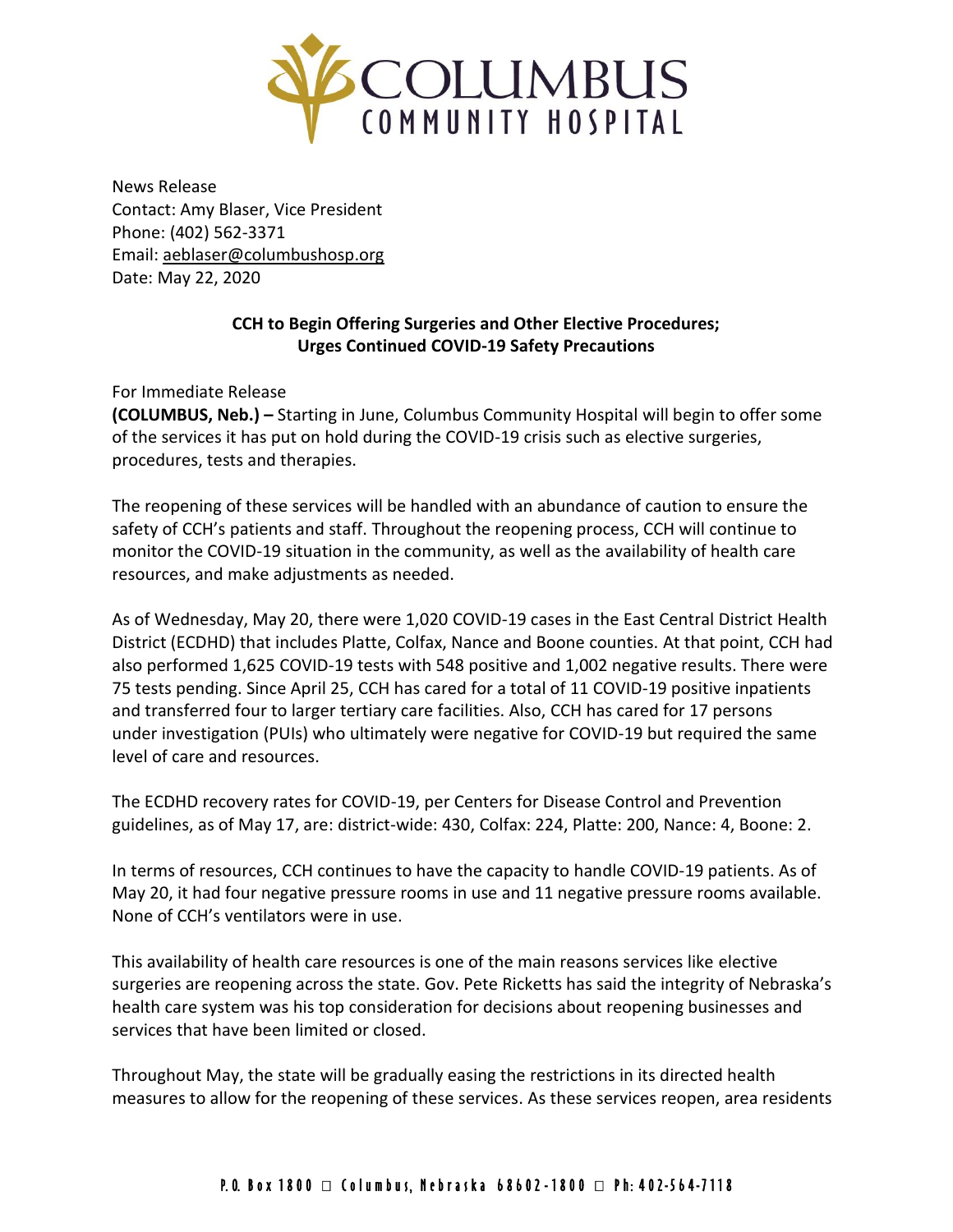

are encouraged to continue to practice good judgement to protect their health and the health of others.

Elderly individuals and people with underlying health conditions should carefully weigh the risks of participating in the programs and services that are reopening. Just because an activity is permitted, it does not mean it's advisable for everyone. Elderly individuals and people with underlying health conditions should be especially mindful of maintaining social distancing practices even as services reopen.

Likewise, just because these restrictions are being loosened, it doesn't mean that COVID-19 is no longer a threat. To protect the health care system and people's health, Nebraskans are urged to continue practicing COVID-19 safety precautions.

For example, people should follow Gov. Ricketts' Six Rules to Keep Nebraska Healthy:

- Stay home. Do not take unnecessary trips outside the home. Respect the ten-person limit.
- Socially distance your work. Work from home or use the six-foot rule as much as possible in the workplace.
- Shop alone and only shop once a week. Do not take family with you.
- Help kids follow social distancing. Play at home. No group sports or playgrounds.
- Help seniors stay at home by shopping for them. Do not visit long-term care facilities.
- Exercise daily at home or with an appropriately socially-distanced activity.

The Nebraska Department of Health and Human Services offers similar guidance including:

- $\bullet$  Stay six feet away from others
- Wear a cloth face covering in public (grocery stores, pharmacies etc.) when you can't stay six feet away from others.
- Hold conference calls or virtual meetings instead of meeting in person.
- Wash hands often with soap and water. If soap and water aren't available, use an alcohol-based hand sanitizer.
- Wash hands right before you eat.
- Cover your nose and mouth with a tissue when you cough or sneeze then throw the tissue in the trash.
- Clean and disinfect frequently touched objects and surfaces, especially counters, handles, doorknobs, tabletops, remotes and keyboards.

In addition to following these safety precautions, people are encouraged to visit [www.TestNebraska.com](https://gcc02.safelinks.protection.outlook.com/?url=http%3A%2F%2Fwww.testnebraska.com%2F&data=02%7C01%7Ccio.webmstr%40nebraska.gov%7C7d172dac34a14c71727908d7f1026b7b%7C043207dfe6894bf6902001038f11f0b1%7C0%7C0%7C637242865004835504&sdata=%2FKvOK3rkJlG1S8ylvKQfSo6sUtGZ6KfV%2BIgm7ILrm8A%3D&reserved=0) to take an initial assessment for COVID-19. This information helps determine where Test Nebraska testing sites should be set up and helps provide a better picture of the COVID-19 situation in Nebraska.